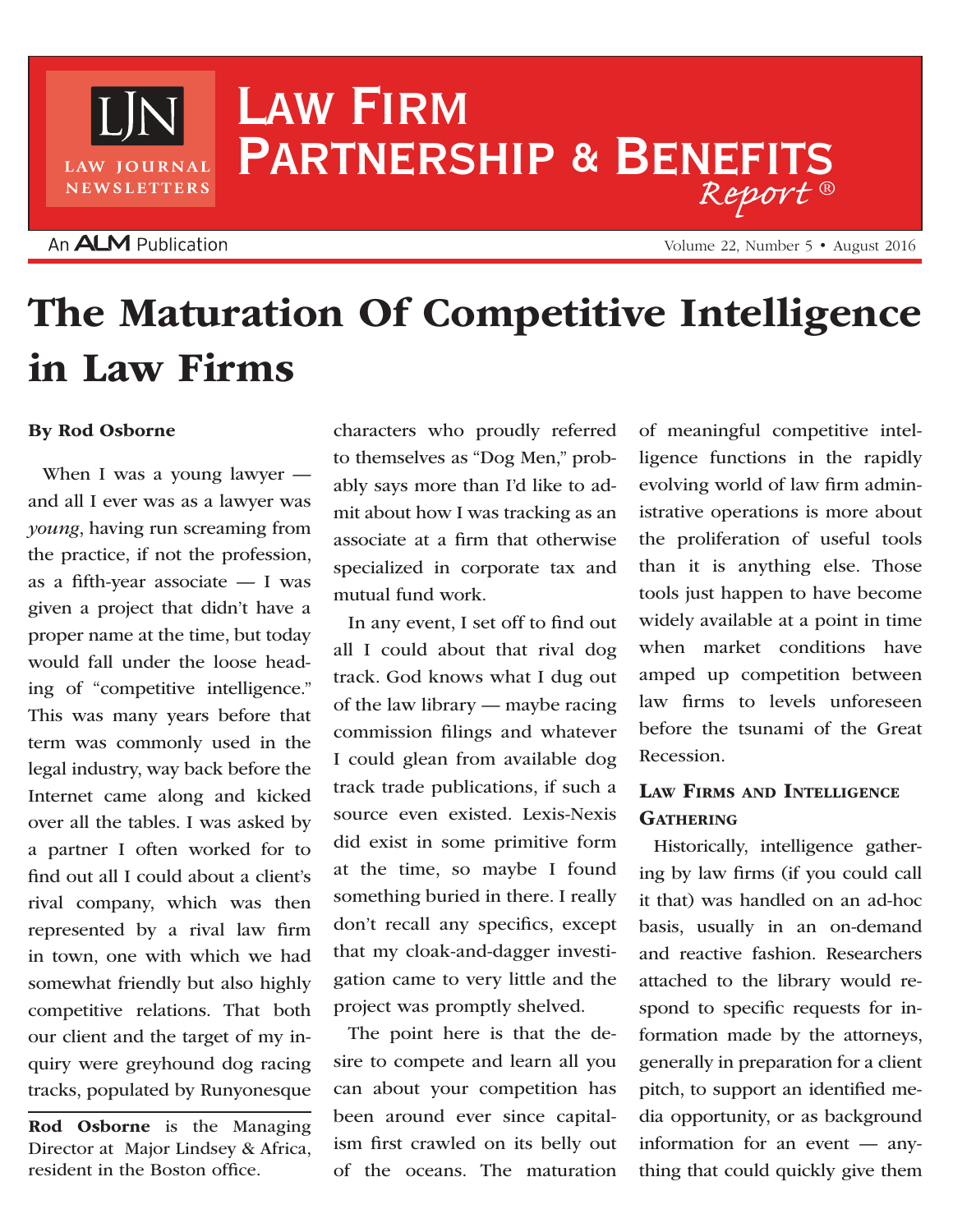the patina of being more wellversed about something than they actually were. Then came the information explosion in the 1990s, and suddenly there were so many more options available — and consequently more activity. Libraries started to keep track of the requests made and the results realized in order to track return on investment, which led in time to the marketing department taking over, since it was involved throughout the process and in a much better position to fully understand how all the pieces were fitting together. As law libraries — once the literal and figurative center of the firm shrank in size and importance, with more research being handled by attorneys on their desktop computers, the business intelligence research function at many firms was increasingly co-opted by expanding business development operations.

#### Dramatic Changes

Over the past few years, the competitive landscape in the legal industry has changed dramatically. There are plenty of reasons for this trend, including globalization, legal outsourcing options, and flat legal spending by clients who have become much more sophisticated consumers of legal services. Consolidation has bred stronger competitors, and clients have become much more willing to unbundle services and spread work around rather than maintaining

the convenient one-stop shopping model that made life in large law firms so comfortable for so long.

Advances in technology have given clients more information about the cost of legal services and where else that client might go looking for them, leading to increased demand for discounts and other alternative fee arrangements at a time when inhouse legal departments are under rising pressure to cut costs. Everywhere you look, increasing competitive pressures are squeezing law firms, and very few believe that this is anything other than the new normal that the legal industry had better get used to.

In such an environment, it follows that firms must do everything they can to stay ahead of the wave, and improve their competitive position. As a consequence, firms are attaching ever-increasing importance to developing and improving their business development operations, and that effort spills directly into building up their competitive intelligence capabilities. Post-recession firms need to put more time and attention into evaluating their strategic plans, their market position, and their client relationships so they can better understand where opportunities exist and where the landmines are buried.

Better intelligence allows firms to be more nimble and flexible and react more quickly and confidently, and ultimately, it helps

them to differentiate themselves from their competitors. Employed properly and proactively, a strong competitive intelligence function represents a great opportunity for an innovative, forward-thinking firm to stay ahead of the competition through a better understanding of the evolving business environment.

### WHAT IS COMPETITIVE INTELLIgence?

Competitive intelligence is much more than the mere customer information or data that the library used to provide on demand in the old days. It has been defined as "the tactical gathering of market and competitive information that can be used to identify risks, opportunities, and changing conditions in an industry." Another definition is "knowledge and foreknowledge of the competitive environment refined to the point where it can be useful in making a business decision." The second comes closer to how competitive intelligence is understood and valued by law firms in that it contemplates the refinement of the data gathered and the information thereby generated. The word most commonly used in this regard is "actionable." There is no end of data out there; it is more easily and widely available than at any time in history. Separating the wheat from the chaff, organizing and analyzing what is deemed most useful, and distilling it into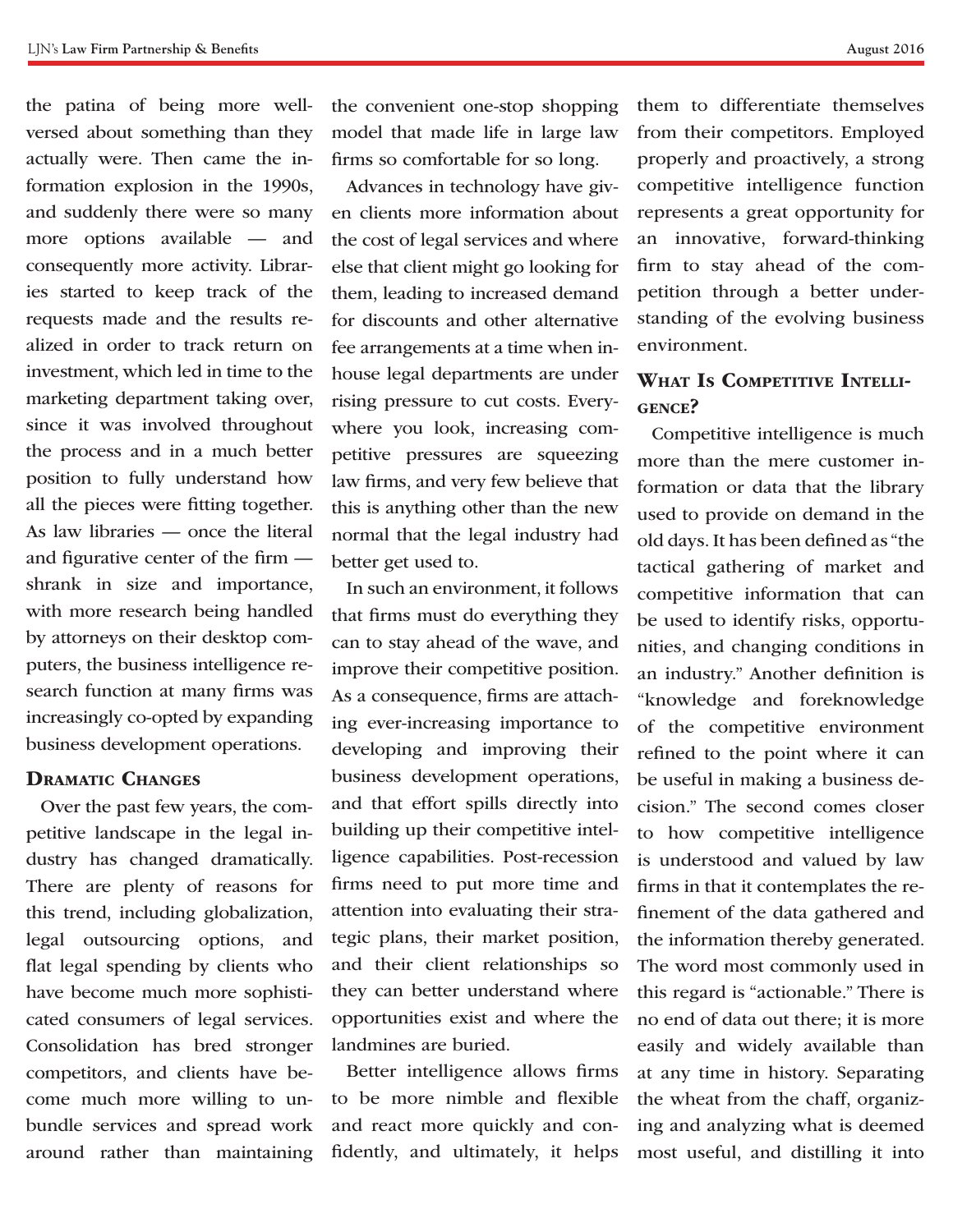"actionable intelligence" that can be presented in a concise, easily digestible form to be used in making strategic business decisions is the goal of any competitive intelligence program.

#### *Clients*

With respect to a firm's existing clients, competitive intelligence should be gathered to identify which are most strategically valuable and which relationships might be at risk. But primarily, a better understanding of the business and industry realities of the firm's clients is valuable in and of itself, especially in terms of better servicing those clients, which is always the very best kind of business development activity. Law firms need to know what truly concerns a client and what pressures and risks a client is facing in order to provide the best possible legal advice — in short, they all need to get "closer" to their clients.

When law firms reach out to their clients for feedback, what they hear over and over again is that those clients would like their law firms to better understand their business. Better and deeper knowledge of the client can give the firm a leg up on where and how to get more business from that client and can keep the firm one step ahead as that client shifts legal spend into new areas of need. This goes handin-hand with the development

of client outreach programs and expanded client interviewing, which are obviously tremendous intelligence gathering opportunities. By learning more about the business realities facing its clients and advancing its thought leadership profile, the law firm will put itself in a better position to cement and enhance its client relationships. And at the same time, and for the same reasons, it will be learning more about the client's industry and raising its profile within that industry, leading to more opportunities to generate new clients.

As an example, monitoring patent applications, domain name registrations, and trademark and service applications and analyzing what the changes and trends mean in terms of advancing new technologies will help the law firm to target new or potential clients, and also shape how best to approach them. Competitive intelligence can also be helpful when it comes to understanding the role and impact of the client's other business advisors, such as bankers, accountants, and consultants.

#### *Competitors*

Intelligence gathering is obviously valuable when it comes to assessing strengths, weaknesses, and current activities of direct law firm competitors, as well as new entry competitors that may not be competing head-to-head but are nonetheless siphoning business from the firm, such as legal process outsourcing providers. The value of this intelligence is found both in terms of "knowing your enemy" (Sun-Tzu is mentioned often in discussions of competitive intelligence) and correspondingly how the firm gathering the intelligence can better position itself in the market with respect to those competitors. This goes beyond learning as much as possible about the legal work that a competitor firm is handling and how well it's handling it. For example, it would be very helpful to understand how the competition is managing the tricky delta of pricing, productivity and compensation in a legal industry that is less yoked to the billable hour.

Better intelligence not only tells a firm where its competition is heading, but helps that firm find ways to meaningfully differentiate itself. This is important because just being an "excellent lawyer" is basically table stakes in this game; it's more or less assumed, because anything less than excellence would take the firm out of the game from the outset. Making that argument is comparable to touting an airline's safety program it's critically important, without a doubt, but not necessarily what guides the decision-making of a customer or client.